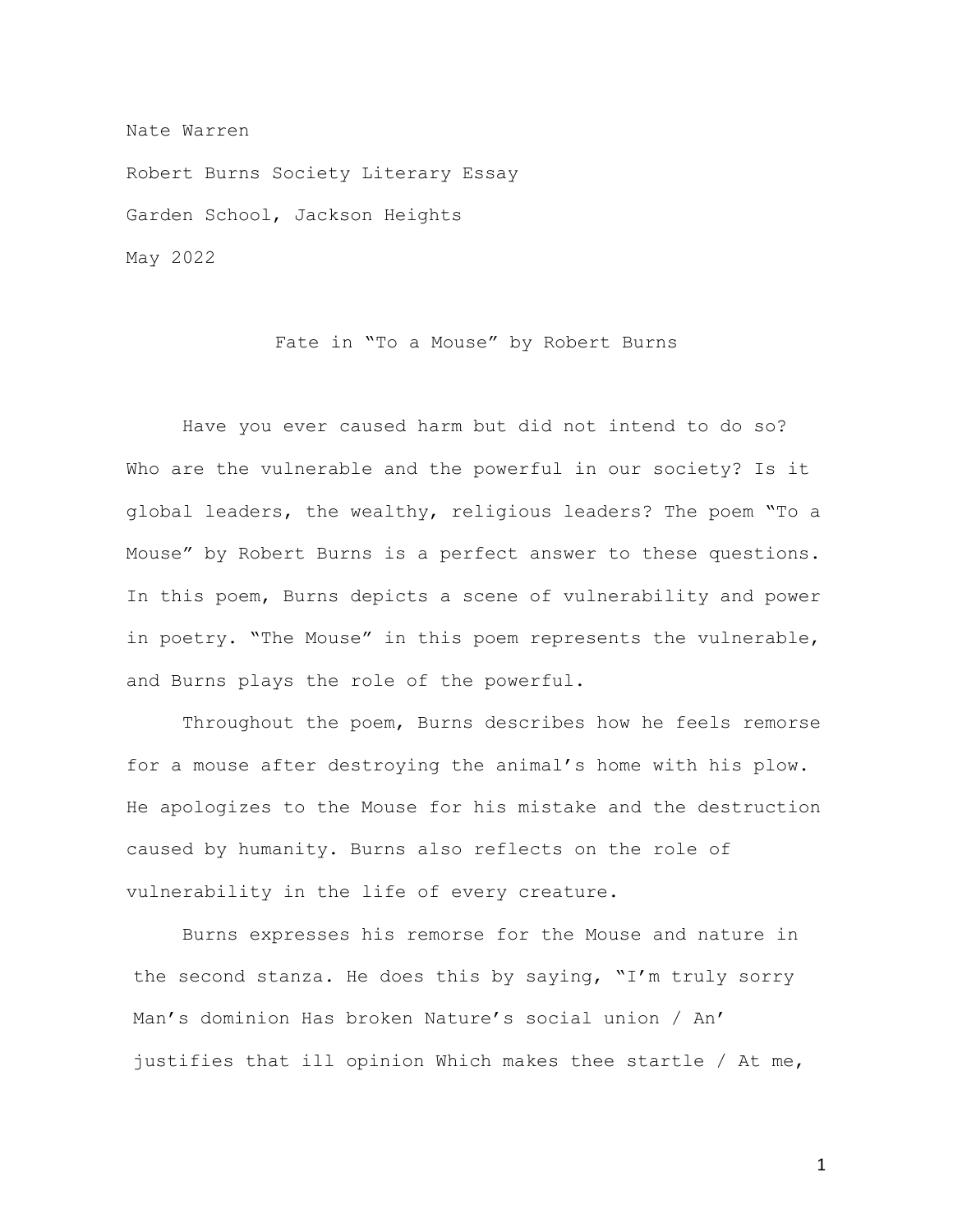thy poor, earth-born companion, / An' fellow-mortal!". Expressing remorse, the stanza illustrates the speaker's reflection on an act that perhaps any other plowman would disregard. Burns is explaining how humans have caused irreversible damage to nature. Moreover, the Mouse's reaction is justified and is a message to humanity. Burns referred to himself as a fellow mortal even though he is dominant compared to the Mouse; Burns seems to be just as vulnerable.

Burns continues about how since the Mouse's house is destroyed, and he will suffer through the winter. Burns then elaborates on the link between mice and humans. He says, "But Mousie, thou art no thy-lane / In proving foresight may be vain / The best-laid schemes o' Mice an' Men Gang aft agley / An' lea'e us nought but grief an' pain / For promis'd joy!". Burns goes on to say, "Still, thou art blest, compar'd wi' me! The present only toucheth thee: / But Och! I backward cast my eye, On prospects drear! / An' forward tho' I canna see I guess an' fear!" Burns is comparing human life to the life of the Mouse. He believes that since fate is the deciding factor in everybody's life, making plans pointless and impossible to perfect.

Moreover, Burns goes on about how the Mouse has it better than a human. He believes this because danger for mice is

2